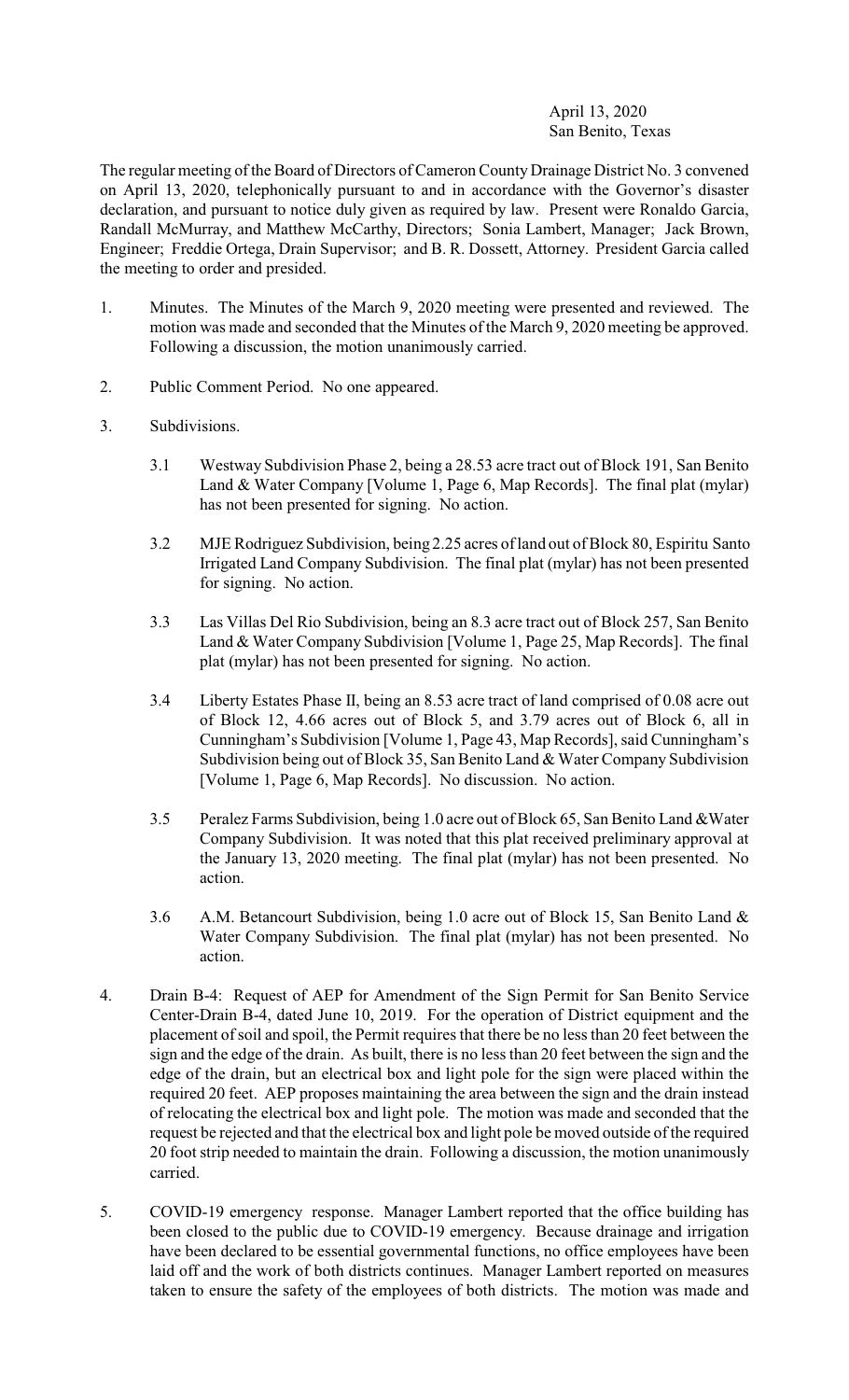seconded that the closure of the office to the public during the COVID-19 pandemic be approved. Following a discussion, the motion carried.

6. Financial-Banking: Requirements for Disbursements and Other District Banking Business. It was noted that pursuant to District rule adopted in accordance with Texas Water Code § 49.151, the District's money may be disbursed only by check, draft, order, or other instrument that shall be signed by a majority of the three Directors of the District. Attorney Dossett reported that § 49.151 (b) provides that the Board may by resolution allow the General manager to sign disbursements. The motion was made that this Resolution be adopted:

> So that wages, accounts, and other financial obligations of the District can be timely paid during the COVID-19 emergency, the District's money may be disbursed only by check, draft, order, or other instrument that shall be signed by only one Director or only Manager Sonia Lambert until the Board determines otherwise; a list of the checks, drafts, orders, or other instruments shall be emailed to the Directors when the checks, drafts, orders, or other instruments are signed by only one of the authorized persons; and scans of the invoices and/or other backup information will be provided to any Director immediately upon request.

Following a discussion, the motion unanimously carried.

- 7. Pollution Control/MS4 Permit: Tire and Debris Pickup and Disposal. The meeting with the County was postponed due to COVID-19 emergency and has not been rescheduled.
- 8. Vehicles/Equipment.
	- 8.1 Backhoe Purchased at March 9, 2020 meeting. The delivery date is uncertain due to the COVID-19 emergency.
	- 8.2 Brush Cutters scheduled for delivery in April. The machines are scheduled to be delivered next week. The District has not been advised of any change in the delivery schedule. The Cameron County Irrigation District No. 2 Board approved the interlocal agreement for the transfer of employee-operators to the Drainage District at its March 12, 2020 meeting.
	- 8.3 Disposal of Equipment. Manager Lambert reported that all items listed in Item 6.3(a) of the March 9, 2020 Minutes have been destroyed and the remains pitched into the garbage dumpster. The District plans to sell the items listed in Item 6.3(b) of the March 9, 2020 Minutes, but nothing has been done due to the COVID-19 emergency.
- 9. Projects.
	- 9.1 NRCS Disaster Relief/EWP Grant for Repairs.
		- (a) Status Report. When the bids were opened, it was determined that all bids were too high. Engineer Brown will make changes to the plans and readvertise for bids. The Natural Resources Conservation Service has not announced whether the June 18, 2020 deadline will be extended due to the COVID-19 emergency. Engineer Brown noted that the award of any contract should be subject to NCRS extending the June 18, 2020 completion deadline for a reasonable time period.
		- (b) Consider Bids and Award Contracts. The motion was made and seconded that all bids be rejected, and Engineer Brown be authorized to make changes to the plans and re-advertise for bids and that the letting of all contracts be contingent on the June 18, 2020 project completion deadline being extended for a reasonable time period. Following a discussion, the motion unanimously carried.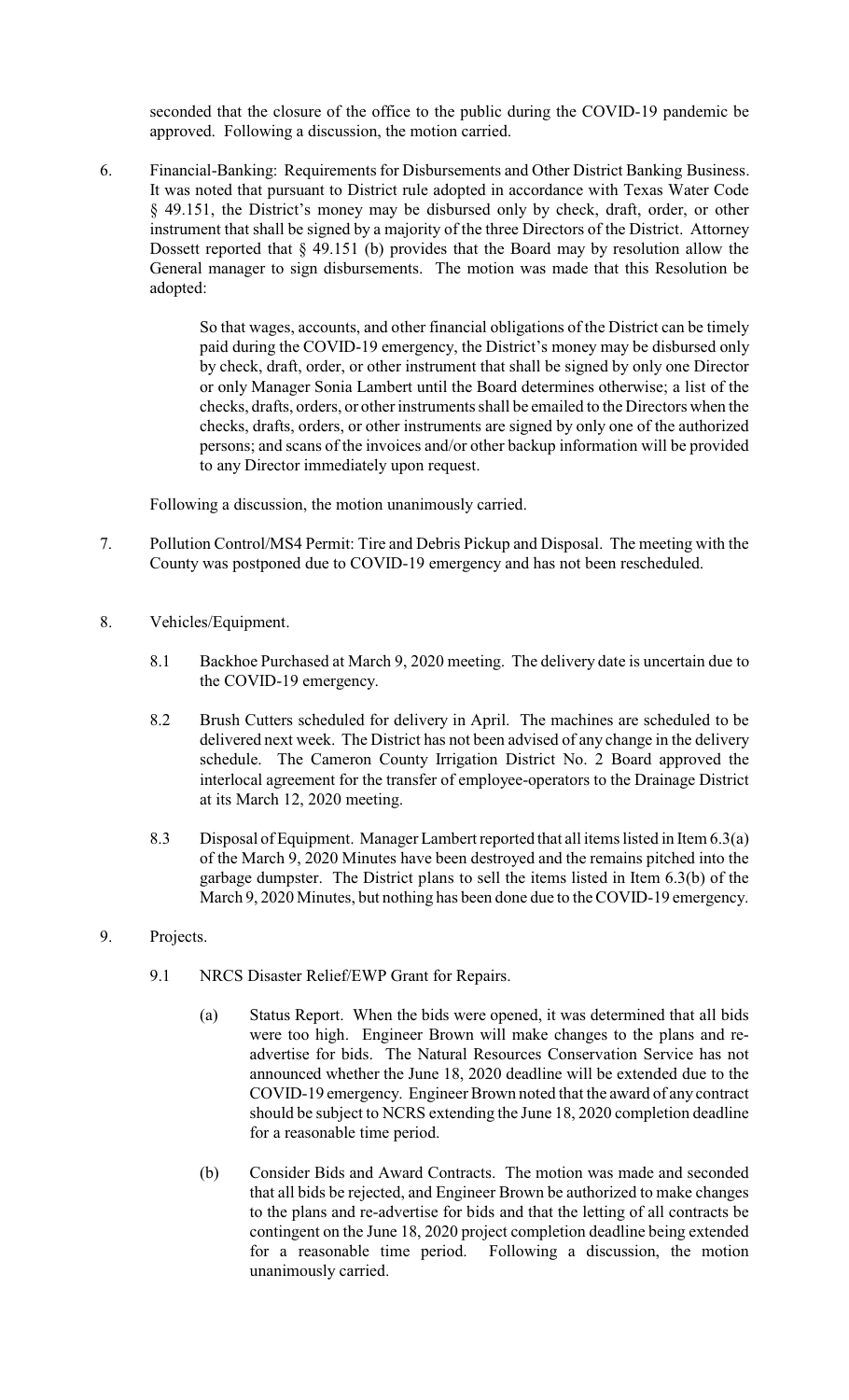- (c) Other Decisions Necessary. No further action was discussed or taken.
- 9.2 Drain A Improvements Grant. The grant still has not been closed out. No action required of the District at this time.
- 9.3 Other Projects. None.
- 10. Agreements/Rights-of-Way/Permits/Interlocal Cooperation Contracts
	- 10.1 Drain E-1 and Drain E: License for SBCISD for Down Drain for High School Campus Property. No change in status since the March 9, 2020 meeting.
	- 10.2 Drains Crossed by FM 509: Request of Miliary Highway Water Supply Corporation for Waterline to Cross Drains. No change in status since the March 9, 2020 meeting.
	- 10.3 Drain F-West: Request of City of Rio Hondo for Aerial Electric Line Crossing for Water Treatment Plant in Block 257, SBL&WCo. No change in status since the March 9, 2020 meeting.
	- 10.4 RM West Drain, also known as La Gloria Drain and McMurray Drain: Request of AEP for Down Drain for substation to serve the Rayos Del Sol Solar farm. No change in status since the March 9, 2020 meeting. AEP is still waiting on Rayos Del Sol Solar Project, LLC to finalize its plans before finalizing its plans to construct the substation.
	- 10.5 RM West Drain, also known as La Gloria Drain and McMurray Drain: Request of Rayos Del Sol Solar Project, LLC for Road and Collection Line Crossings. Rayos Del Sol Solar Project, LLC submitted information on March 25, 2020. There will be no additional road crossings. Only underground collection lines will be placed in the District's land.
	- 10.6 Acciona Energy USA Global, LLC–Request for License Agreement For Aerial and Underground Electric Transmission Line Crossings for La Chalupa Wind Farm. License agreement not finalized. Acciona has proposed piping the drains and canals where the aerial transmission line is too low. Acciona has not yet submitted plans for the piped crossings.
	- 10.7 East Rio Hondo Water Supply Corporation Request for Waterline Crossings for Acciona Energy Office. No change in status since the March 2020 meeting.
	- 10.8 City of Brownsville-Brownsville Public Utilities Board Proposed 24-inch Diameter Natural Gas Pipeline from Brownsville to Hidalgo County: License Agreement/Easement Agreement for Drain Crossings. No change in status since the March 2020 meeting.
	- 10.9 Drain B-4: AEP Facility in Old San Benito Airport Property in Blocks 6, 7, & 82, San Benito Land & Water Company Subdivision.
		- (a) License Agreement With AEP for Down Drains. No change in status.
		- (b) Amendment of Interlocal with City of San Benito to Provide for Potable Waterline and Sewer Line in Stookey Road Extension. No change in status.
- 11. Donations. Drain A-6: Eduardo Cañas and Carlos Leal offer to donate 80 foot wide strip of land dedicated as "Drain Ditch ROW" on plat of Cañas Subdivision [Cab. 1, Page/Slot 48-A, Map Records]. Offer discussed. Referred to District staff for further study to determine if fences and other improvements of owners of adjoining lots encroach into the 80 foot strip.
- 12. Watershed Studies: Drainage Watershed Study-Town of Combes Lead Entity. Nothing to report.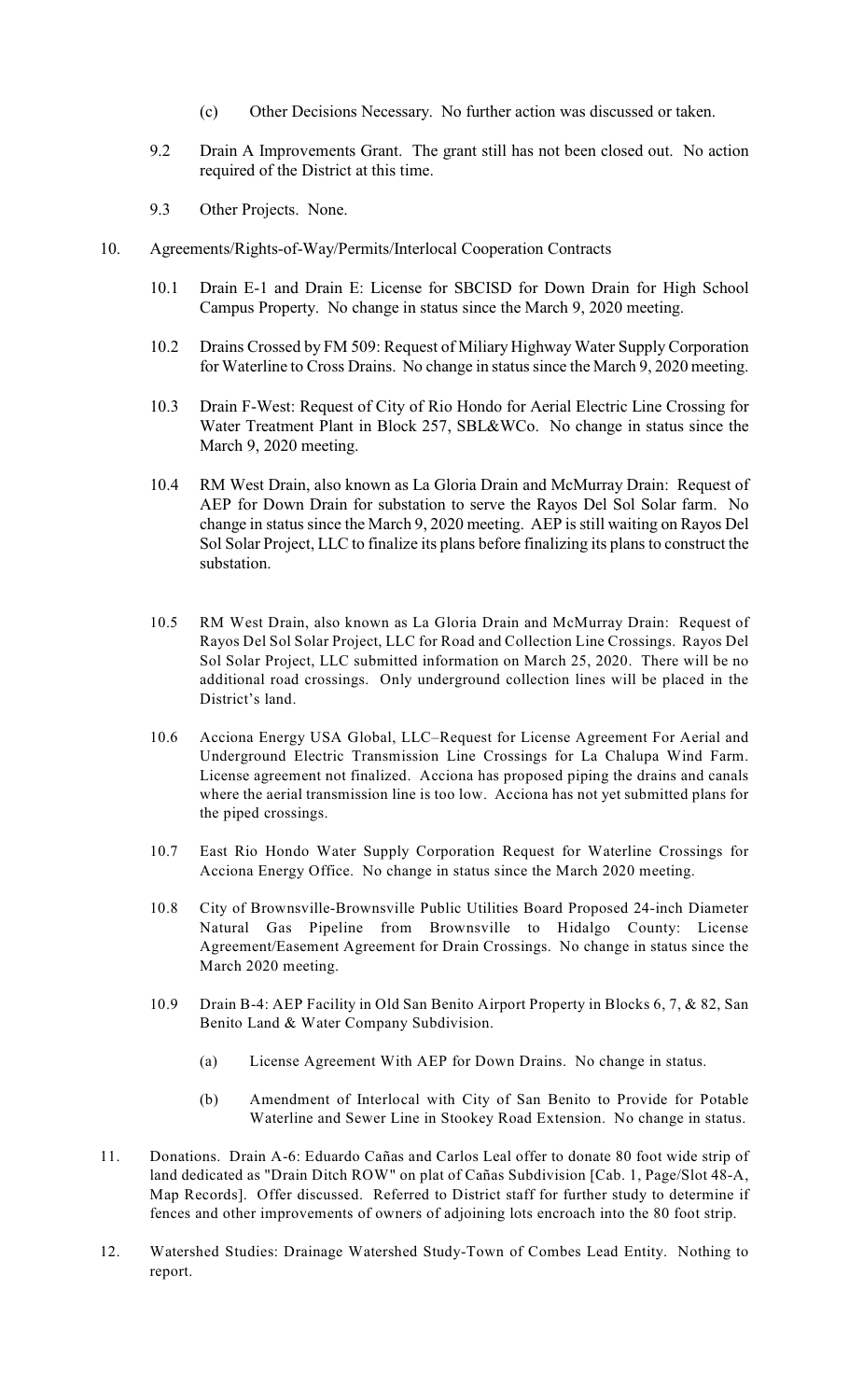### 13. Reports.

### 13.1 Financial.

- (a) Financial Report–March 2020. Presented and reviewed.
- (b) Financial Report for Fiscal year though March 31, 2020. Presented and reviewed.
- (c) Investment Report for  $1<sup>st</sup>$  Quarter 2020. Presented and reviewed.
- 13.2 Manager.
	- (a) District Response to COVID-19 Pandemic. No District employees or their families have contracted COVID-19. In addition to closing the office to the public as discussed under Agenda Item 5, masks are required for all District employees being transported in District vehicles, and the District has been monitoring the Center for Disease Control's recommendations. The ice machine had to be disconnected because some employees refused to comply with the sanitation rules. A general discussion followed about how the transportation of employees may have to change.

# 13.3 Attorney.

- (a) *Cameron County Drainage District No. 3 and Cameron County Irrigation District No. 2, et al. vs. City of San Benito*. Still waiting on the Court of Appeals to render its decision.
- (b) Special District Purpose Report. No yet filed. The Comptroller has suspended all fines and penalties for late filing due to the COVID-19 emergency.
- (c) Possible Annexation of 944.721 Acres, More or Less, Out of La Gloria Tract in La Feria Grant. The representative for Los Rayos del Sol Solar Farm advised that the owners of the property adjoining the District to the south may petition the District to annex their property.
- 13.4 Engineer. All matters discussed under other Agenda items.
- 13.5 Drain Supervisor. Report of work accomplished in the month of March 2020 presented.
- 13.6 City of San Benito. No one appeared on behalf of the City.
- 14. Payment of Accounts, Wages, and Directors' Services.
	- 14.1 The motion was made and seconded that issuance of the following checks between the March 9, 2020 meeting and this meeting be ratified:

| 12644 : Sonia Lambert           | <b>TWCA Conference</b>                    | \$144.00    |
|---------------------------------|-------------------------------------------|-------------|
| 12645 : First Community Bank    | Payroll [03/19/2020]                      | \$29,122.14 |
| 12646 : Texas Child Support SDU | Employee Wage Withholding-Child Support   | \$602.77    |
| 12647 : First Community Bank    | Payroll [04/02/2020]                      | \$28,370.23 |
| 12648 : Rey's Tire Service      | Flat Repairs                              | \$2,095.00  |
| 12649 : Texas Child Support SDU | Employee Wage Withholding-Child Support   | \$602.77    |
| 12650 : Cameron County Clerk    | Deposit: Copies, Filing Fees, and Notices | \$375.00    |
| 12651 : Pitney Bowes            | Postage Meter Rental                      | \$178.68    |
| TOTAL                           |                                           | \$61,490.59 |

Following a discussion, the motion unanimously carried.

#### 14.2 The motion was made and seconded that the following checks be issued:

| $12652$ : AFLAC                            | Health Insurance | \$50.31     |
|--------------------------------------------|------------------|-------------|
| 12653 : Allstate Insurance Co.             | Insurance        | \$74.67     |
| 12654 : AguaWorks Pipe & Supply            | Drain Repairs    | \$12,762.46 |
| 12655 : Amigo Bolt & Supply                | Machine Repairs  | \$57.90     |
| 12656 : AT&T Mobility                      | Wireless Phone   | \$205.69    |
| 12657 : Blue Cross & Blue Shield           | Health Insurance | \$13,891.60 |
| $12658:$ CNA Surety                        | McMurray Bond    | \$177.50    |
| 12659 : Cameron County Irrigation Dist. #2 | Reimbursement    | \$16,079.32 |